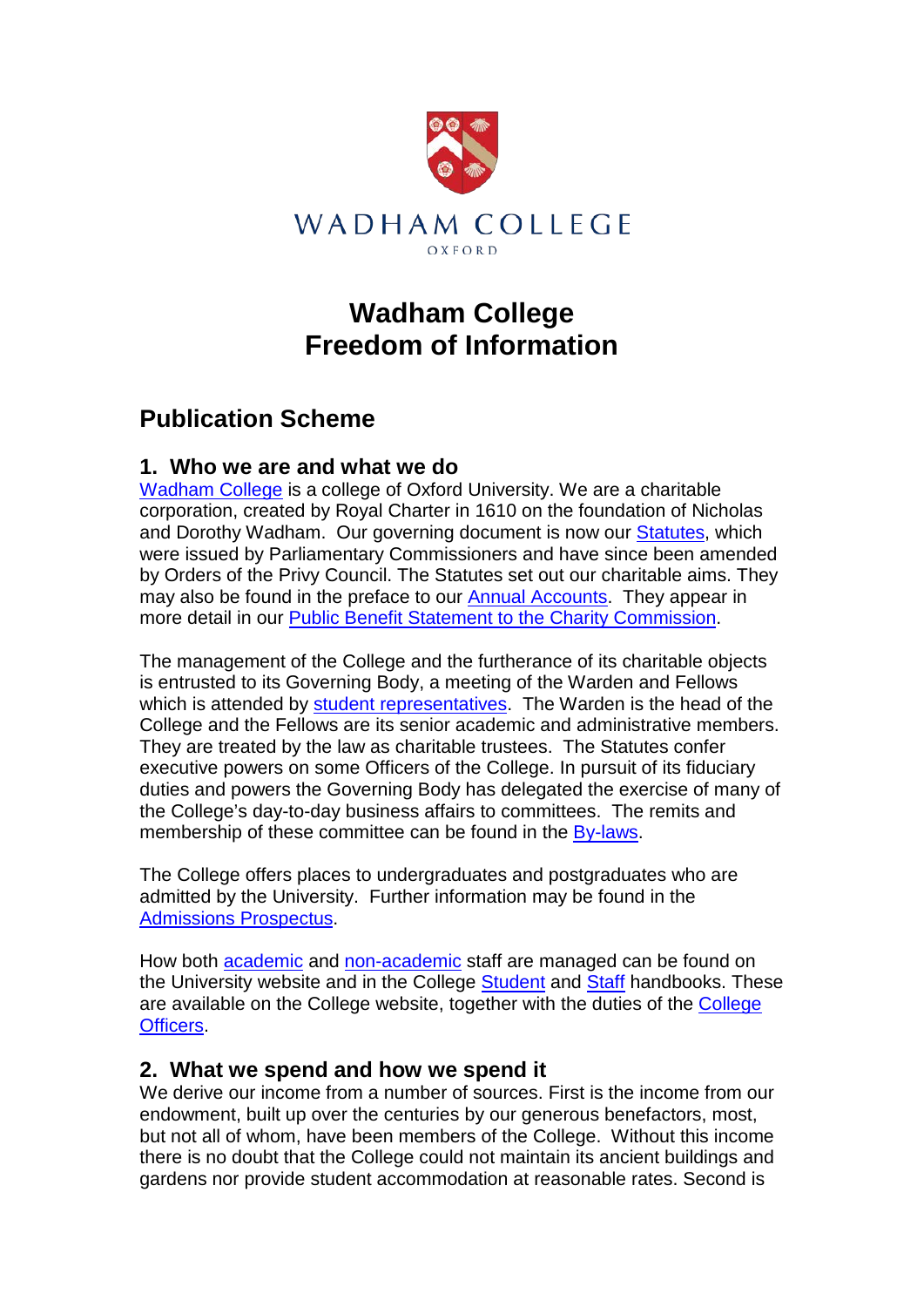the income from students, who pay fees which goes towards paying for tuition and accommodation charges. The third source of income is from conference guests, who pay to use our facilities out of term time. The fourth source of income is a cross-subsidy with the University, which pays some of the salary for many of our Fellows and all of the salary for some. College academic and administrative salaries are in accordance with the Oxford [University Salary](http://www.admin.ox.ac.uk/finance/salaries_expenses/scales/)  [Scales.](http://www.admin.ox.ac.uk/finance/salaries_expenses/scales/) Finally, there is also a complex federal apportionment scheme inside the Collegiate University known as the [JRAM](http://www.ox.ac.uk/document.rm?id=1127) from which we derive benefits as well as obligations. Our income and expenditure are also affected by the [Oxford University College Contributions Scheme.](http://www.admin.ox.ac.uk/statutes/789-121.shtml)

Our finances are overseen on a day-to-day basis by our two Bursars who receive guidance from the Finance Committee and the Audit & Risk Committee. The Investment Committee provides advice and sets the broad strategy for the management of the College endowment.

Information concerning the [College Purchasing Policy](http://www.wadham.ox.ac.uk/about-wadham/policy-publications/purchasing-policy.html) and the [University's](http://www.admin.ox.ac.uk/finance/oxonly/purchasing/tender_process/policy.shtml)  [Contracting Goods and Services](http://www.admin.ox.ac.uk/finance/oxonly/purchasing/tender_process/policy.shtml) is readily available.

Details of our [student accommodation charges](http://www.wadham.ox.ac.uk/images/finance/b%26lcharges%2020092010.pdf) and [fee charges](http://www.wadham.ox.ac.uk/images/finance/fees%202009-10.pdf) can be found on the College website.

#### **3. What our priorities are and how we are doing**

The College sets out its charitable objectives and its latest strategy for securing them in the preamble to its Annual Accounts. An annual review of its operations against its charitable objectives can also be found there. It seeks to achieve these objectives within the framework of the federal collegiate University of Oxford. It does so in conjunction with the other colleges of the University by its participation in the Conference of Colleges

The University's aims, strategic plans and governance structure may be found at both the [University of Oxford](http://www.ox.ac.uk/) and [Conference of Colleges'](http://weblearn.ox.ac.uk/portal/hierarchy/colleges/confcoll) websites.

#### **4. How we make decisions**

As we indicate above, the College is governed by the Governing Body, and its Officers and committees. The Statutes and the By-laws make provision for this (see Section 1 above). The minutes of meetings where key decisions are made about the operation of the College (excluding matters that are properly considered to be private) will normally be made available to the public.

Wadham is a member of the **[Conference of Colleges](http://weblearn.ox.ac.uk/portal/hierarchy/colleges/confcoll)** and makes decisions in consultation with and according to the rules of that body where relevant.

Recent **unreserved minutes of the Governing Body** are not available on the website but may be obtained from the Information Officer (see addresses at the end of this document).

The **[Wadham Student Handbook](http://www.wadham.ox.ac.uk/images/students/thewadhamhandbook2009.pdf)** sets out many of the detailed rules which specifically affect the life of our students.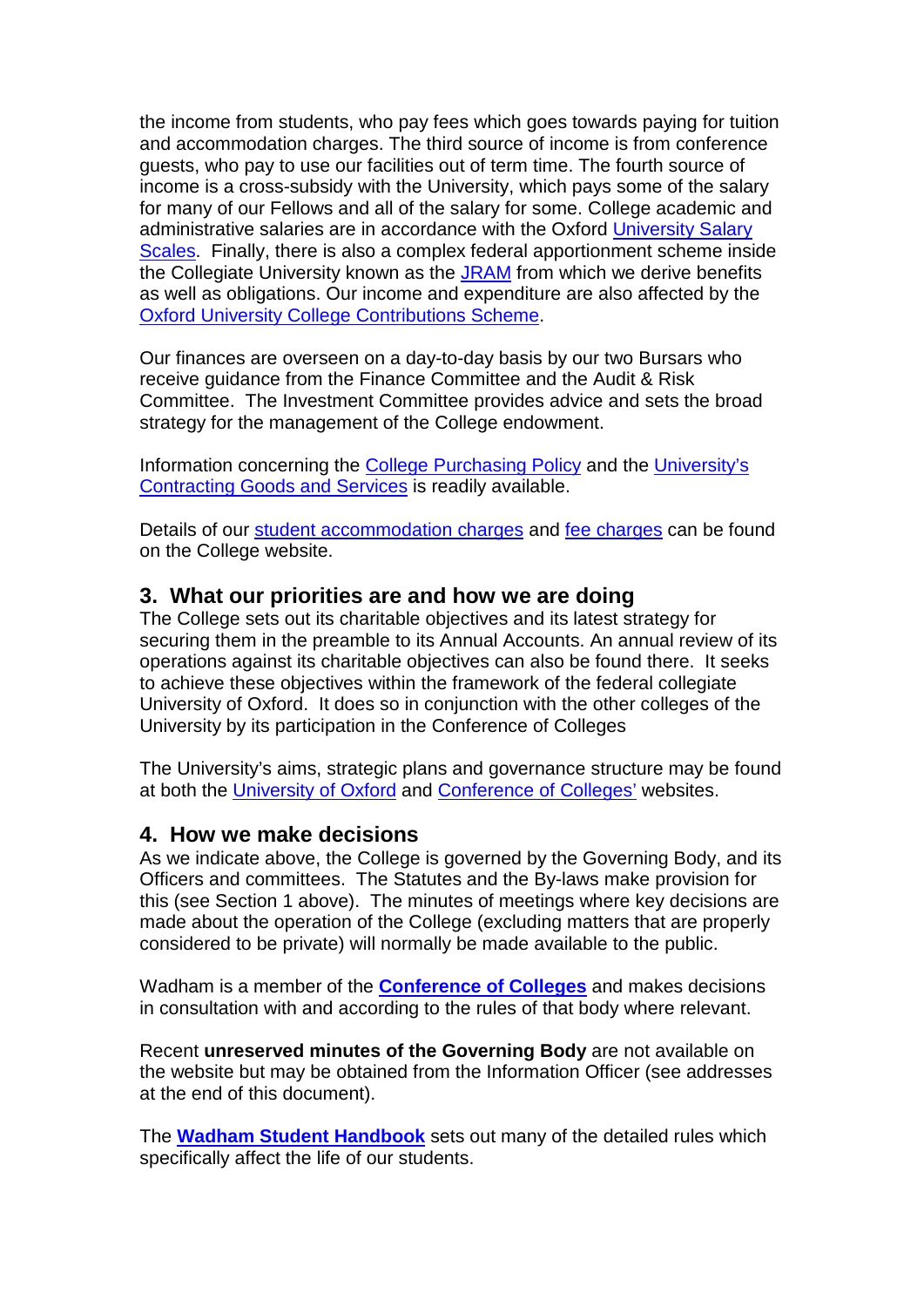## **5. Lists and Registers**

The College holds information in certain lists and registers in accordance with the policies and procedures identified above. Some of these will contain personal details which we are obliged by law to keep confidential.

## **6. The services we offer**

Advice and guidance, booklets and leaflets, transactions and media releases: Wadham [Student Handbook](http://www.wadham.ox.ac.uk/images/students/thewadhamhandbook2009.pdf) [Activities aimed at widening participation](http://www.ox.ac.uk/admissions/undergraduate_courses/index.html) [University Student Funding](http://www.ox.ac.uk/admissions/undergraduate_courses/student_funding/index.html) [University Counselling Service](http://www.admin.ox.ac.uk/shw/counserv.shtml) [Clubs and Societies](http://su.wadham.ox.ac.uk/) [Alumni](http://www.wadham.ox.ac.uk/friends-alumni/alumni/friends-and-alumni.html) [Latest News](http://www.wadham.ox.ac.uk/)

[IT and intranet Provision](http://www.wadham.ox.ac.uk/images/Policies/staff%20handbook%202010.pdf) and [here](http://www.wadham.ox.ac.uk/images/students/thewadhamhandbook2009.pdf) **[Library](http://www.wadham.ox.ac.uk/about-wadham/library/wadham-college-library.html)** 

[Colleges of the University](http://www.ox.ac.uk/colleges/index.html)

### **7. Responsibility for the scheme and administrative information.**

The Domestic Bursar of the College has overall responsibility for the Publication Scheme. Requests for information should be sent to foi@wadham.ox.ac.uk.

This Publication Scheme is published on the Wadham College website and the links to information indicated above will be found there along with other helpful information not covered by this Scheme. Material which is published and accessed on a website will be provided free of charge.

Where we do not have a link or electronic copies, paper copies of documents referred to in the scheme will be available for a fee to cover administrative costs. Charges may be made for actual disbursements incurred such as:

- photocopying
- postage and packaging
- the costs directly incurred as a result of viewing information
- payment may be requested prior to provision of the information. If compliance with a request will involve work for us in excess of the limit set by parliament, we will want to discuss any request with the applicant.

We seek diligently to conform with the Information Commissioner's guidance. This means that certain documents may be withheld for reasons such as business confidentiality or personal privacy. Documents are accessible by web-link, unless otherwise stated.

## **Other formats**

If you would like this scheme, or any of the information it covers, in a more accessible format, then please contact the Information Officer (the Domestic